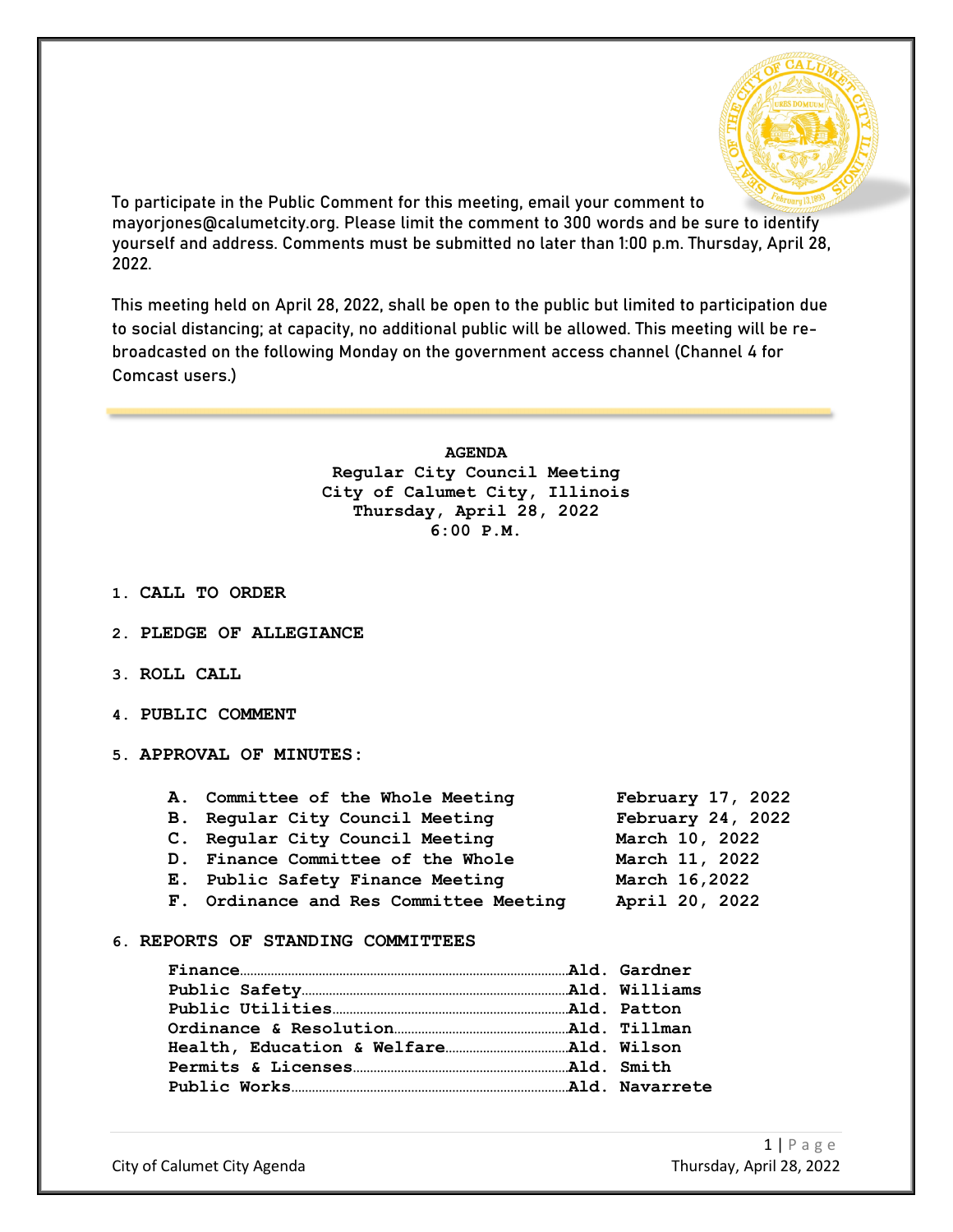#### **7. CITY COUNCIL REPORTS**

```
Mayor Jones
1.Mayoral appointments
     A. Library Board Appointments
     B. Police and Fire Pension boards
Alderman Navarrete
Alderman Wilson
Alderman Tillman
Alderman Williams
Alderman Gardner
Alderman Patton
Alderman Smith
```
## **8. INFORMATIONAL ITEMS TO BE ACCEPTED AND PLACED ON FILE**

- **A. City Treasurer Tarka submitting March 31, 2022, Investment Report**
- **B. Officer Michael Jones submitting a letter of resignation**
- **C. Cook County State's Attorney's Office (CCSAO) March 2022 Report Calumet City**
- **D. Memorandum to Alderman DeAndre Tillman issued to IDOT for the installation of barrier walls at the Bishop Ford Expressway to cover the 3rd and 7th wards.**
- **E. Debra Heffron Thank you letter to Fire Chief Bachert and the entire Calumet City fire department.**
- **F. Champs Mentoring program will begin on Tuesday, May 2, 2022 at 6pm at the Calumet City Library; mentors needed for Calumet City youth.**

## **9. NEW BUSINESS:**

- **A. Motion to approve the Collective Bargaining Agreement between the City of Calumet City and the Fraternal Order of Police for the period of May 1, 2020, through April 30, 2023.**
- **B. Authorize the Police and Fire Commission to hire the next twelve (12) eligible police officer candidates, a maximum of six (6) from the current eligibility list and the additional through the lateral hiring process.**
- **C. Calumet City Police Department awarded \$400,000 for purchase of two-way radios via the UASI Cook County Homeland Security Grant Program.**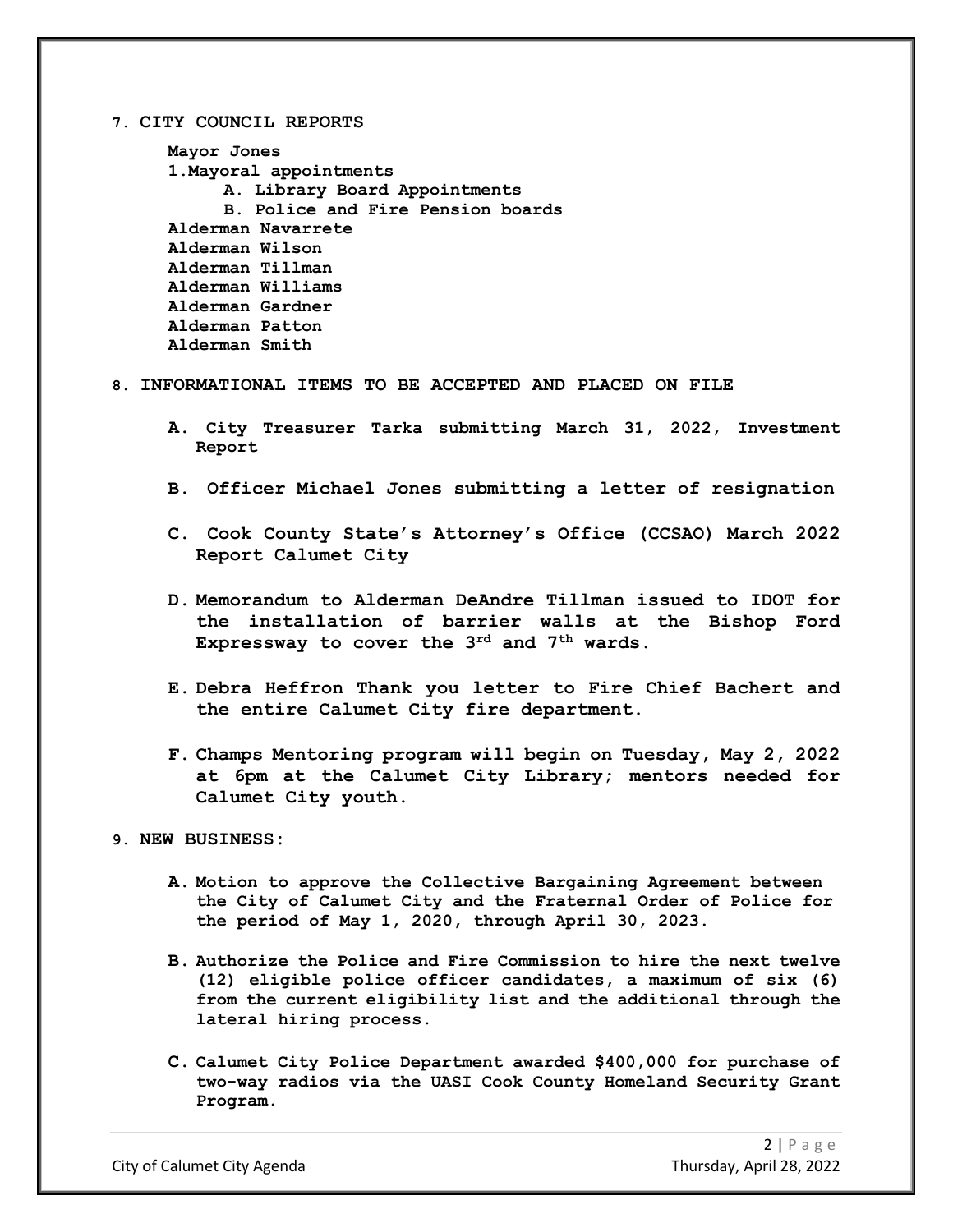- **D. Calumet City Fire Department awarded \$97,671.50 for purchase of radios via the UASI Cook County Homeland Security Grant Program.**
- **E. Various Action Items- considerations of and possible action:**
	- **1. Approve the installation of temporary traffic safety bumps at the following accident-prone locations:1)Bensley & Wilson (2)Calhoun and Harding(3)Calhoun and Memorial(3)Calhoun and Wilson(4)Calhoun and 153rd(5)Escanaba and 153rd(6)Exchange and Herbert Breclaw drive(7)Exchange** and **Wilson(8)Hoxie** and<br>**Wilson(9)Memorial** and **Bensley(10)Manistee** and **Wilson(9)Memorial and Bensley(10)Manistee and Stewart(11)Marquette and Sibley (12)Memorial and Marquette(13)Memorial and Manistee(14)Muskegon and Harding(15)Muskegon & Wilson (15) speed bumps placed in the Lucas avenue and exchange.**
	- **2. Motion to have temporary speed bumps placed in the (1)100 block of Webb St. Direct public works to install (2)the 200 block of Elizabeth(3)install set before stop sign @ Elizabeth & Lincoln Ave(4)100 block of 157th St. ( Between Wentworth & Stateline(5)400 block of 156th Pl. Direct public works to install(6)300 block of 156th Pl. Direct public works to install(7)200 block Webb St. Direct public works to install(8)200 block of Warren St. Direct public works to install.**
	- **3.Approve request to install a "do not enter" sign at the intersections of Yates/Stewart and Yates/State.**
	- **4. Approve and direct public works to install temporary speed bumps on Shirley Ave. from 163rd St. to 167th St.**
	- **5. Approve request for a handicap pole located at 274 Paxton Avenue.**
	- **6. Approve the re-appointment of Frances Anderson as Deputy City Clerk for the term ending April 30, 2023.**
	- **7.Motion to direct the City Engineer to conduct a study on the implementation of permanent speed bumps in the City of Calumet City and to report back to the City Council the results.**
	- **8.Motion to accept the resignation of Firefighter/Paramedic Alexander James and to further direct the Board of Police and Fire Commission to offer conditional employment to the next eligible candidate on the hiring list.**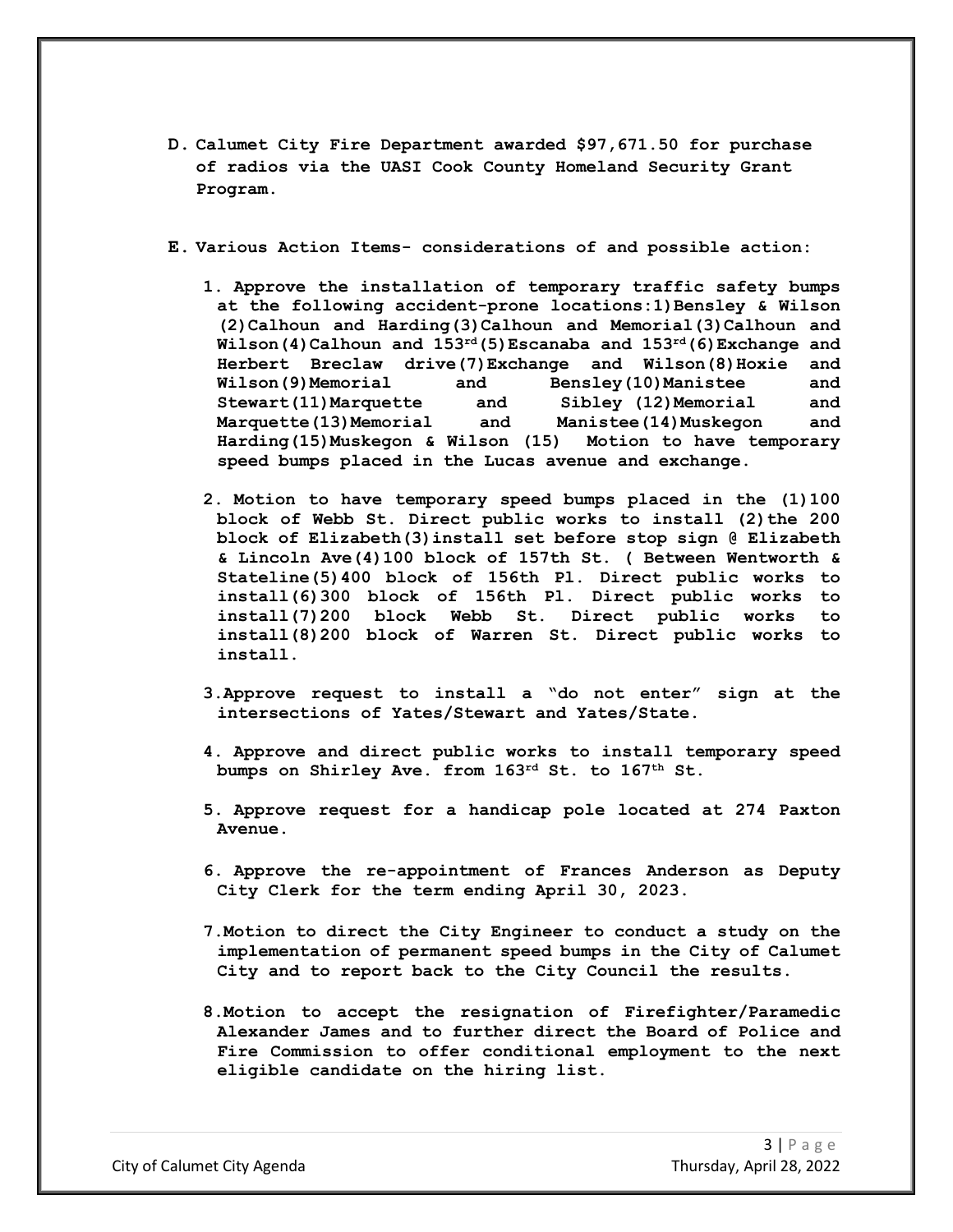- **9.Motion to award a Qualifications Based Selection (QBS) of Farnsworth Group for the Phase I preliminary engineering professional services for the proposed Michigan City Road Multi-Use Path, funded by an Invest in Cook transportation grant award. Farnsworth Group will be requested to negotiate an Agreement for said services and submit it to the City Council for review.**
- **F. Building Permits**
	- **1.New Fence Construction**

## **2.New Garage Construction**

- **G. RESOLUTIONS AND ORDINANCES:**
	- **1. A Resolution Expressing the City of Calumet City's Recognition of Supreme Court Justice Ketanji Brown Jackson**
	- **2. A Resolution Expressing the City of Calumet City's Recognition of Women in The City of Calumet City.**
	- **3.Resolution declaring December 13th Pastor Anthony Tyler day in the City of Calumet City and expressing our sincere appreciation for his life and legacy.**
	- **4.An ordinance of the City of Calumet, IL to adopt by reference certain building, residential, fuel, gas, mechanical and property maintenance codes regulating and governing the construction, conditions and maintenance of all property, buildings and structures in the City of Calumet City.**
- **H. FINANCIAL MATTERS:**
	- **1. Approve payment to Micro-Eye Security Systems, Inc for the Micro Eye Renewal; authorize the City Treasurer to remit payment in the amount of \$5,124.00 and charge account #01099- 52990.**
	- **2. Approve payment to Alta Equipment Company for a forklift that will be used at the training center and fire department; authorize the City Treasurer to remit payment in the amount of \$15,000.00 and charge account #06617-55100.**
	- **3. Approve payment to Illinois Public Risk Fund for the Workers' Compensation insurance pool June 2022 (Inv #78547); authorize the City Treasurer to remit payment in the amount of \$11,525.00 and charge account #01050-52131.**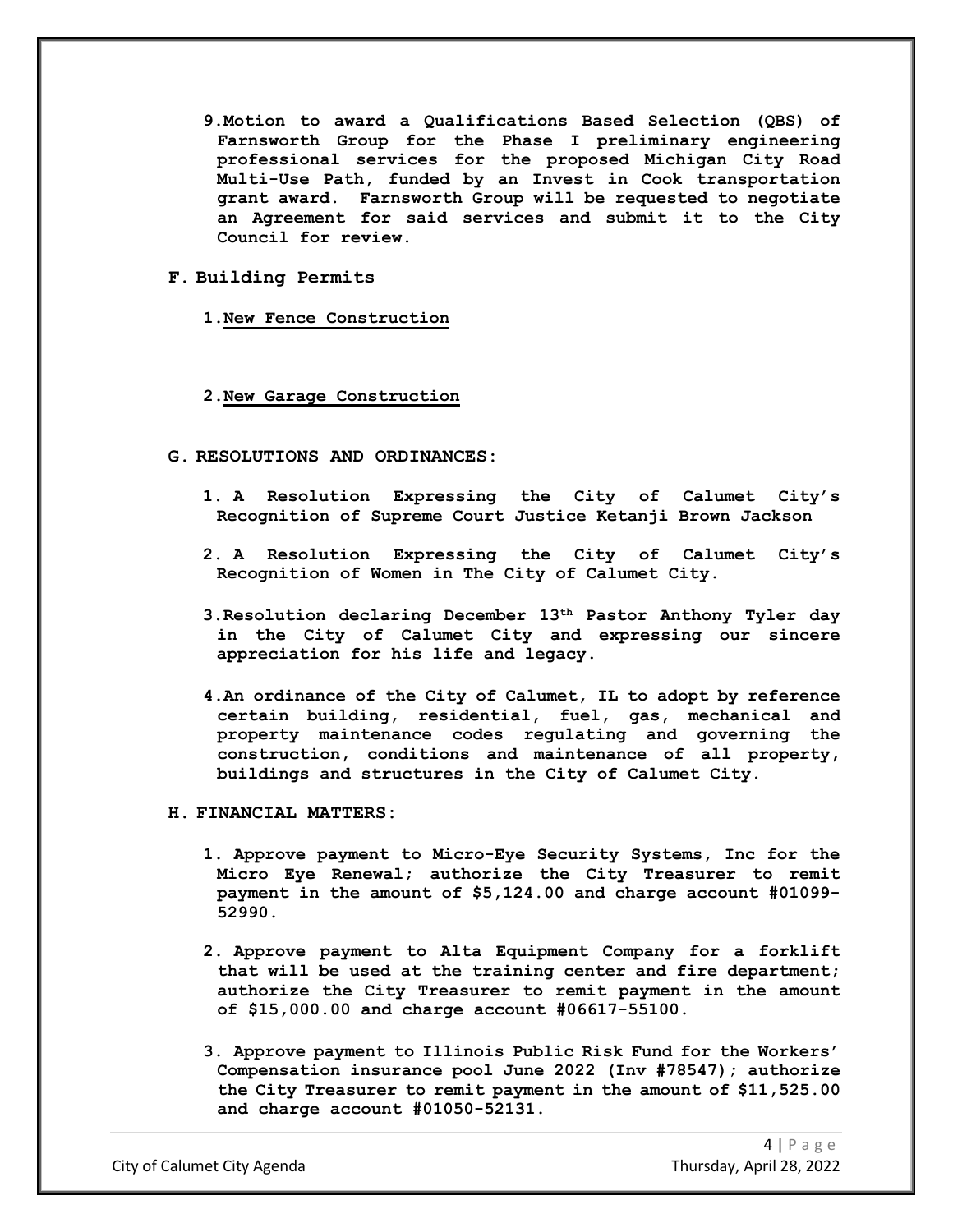- **4. Approve the installation of a new pole camera to be located in the area of Sibley Boulevard Avenue; authorize the City Treasurer to remit payment to Complex Network Solutions in the amount of \$25,500.00 and charge account #06860-57117.**
- **5. Approve the installation of a new pole camera, to be located in the area of State Street and Torrence Avenue, by Complex Network Solutions in the amount of \$25,500.00; authorize the City Treasurer to remit payment to Complex Network Solutions in the amount not to exceed \$25,500.00 to be charged to account 06860-57117 (Federal Asset Forfeiture - Law Enforcement Equipment).**
- **6. Approve proposal requesting an upgrade to the computer network infrastructure at the Police Department.**
- **7. Approve payment to Illinois Public Risk Fund for the Workers' Compensation insurance pool May 2022 (Inv #78546); authorize the City Treasurer to remit payment in the amount of \$11,525.00 and charge account #01050-52131.**
- **8. Approve payment to Illinois Public Risk Fund for the Workers' Compensation insurance pool April 2022 (Inv #78545); authorize the City Treasurer to remit payment in the amount of \$11,523.00 and charge account #01050-52131.**
- **9. Approve payment to Farnsworth for Miscellaneous Engineering for the Month of March and April(Inv #232176); authorize the City Treasurer to remit payment in the amount of \$18,683.82 and charge account #01099-52600.**
- **10. Approve payment to Farnsworth for Risk & Resilience Assessment(Inv #232438); authorize the City Treasurer to remit payment in the amount of \$3,415.00 and charge account #01099- 52600.**
- **11. Approve payment to Farnsworth for the Coordination and Building Assessment for the proposed City Hall(Inv #231339); authorize the City Treasurer to remit payment in the amount of \$21,383.00 and charge account #01099-52640.**
- **12. Authorize the attendance of Gerald A. Tarka at the Association of Public Treasurers of the Unites States and Canada's Annual Conference to be held in Las Vegas, NV – August 7th through August 10th, 2022; authorize the City Treasurer to issue payment in the amount of \$499.00 from account #01024- 52300 for registration fee payable to the Association of Public Treasurers of the Unites States and Canada.**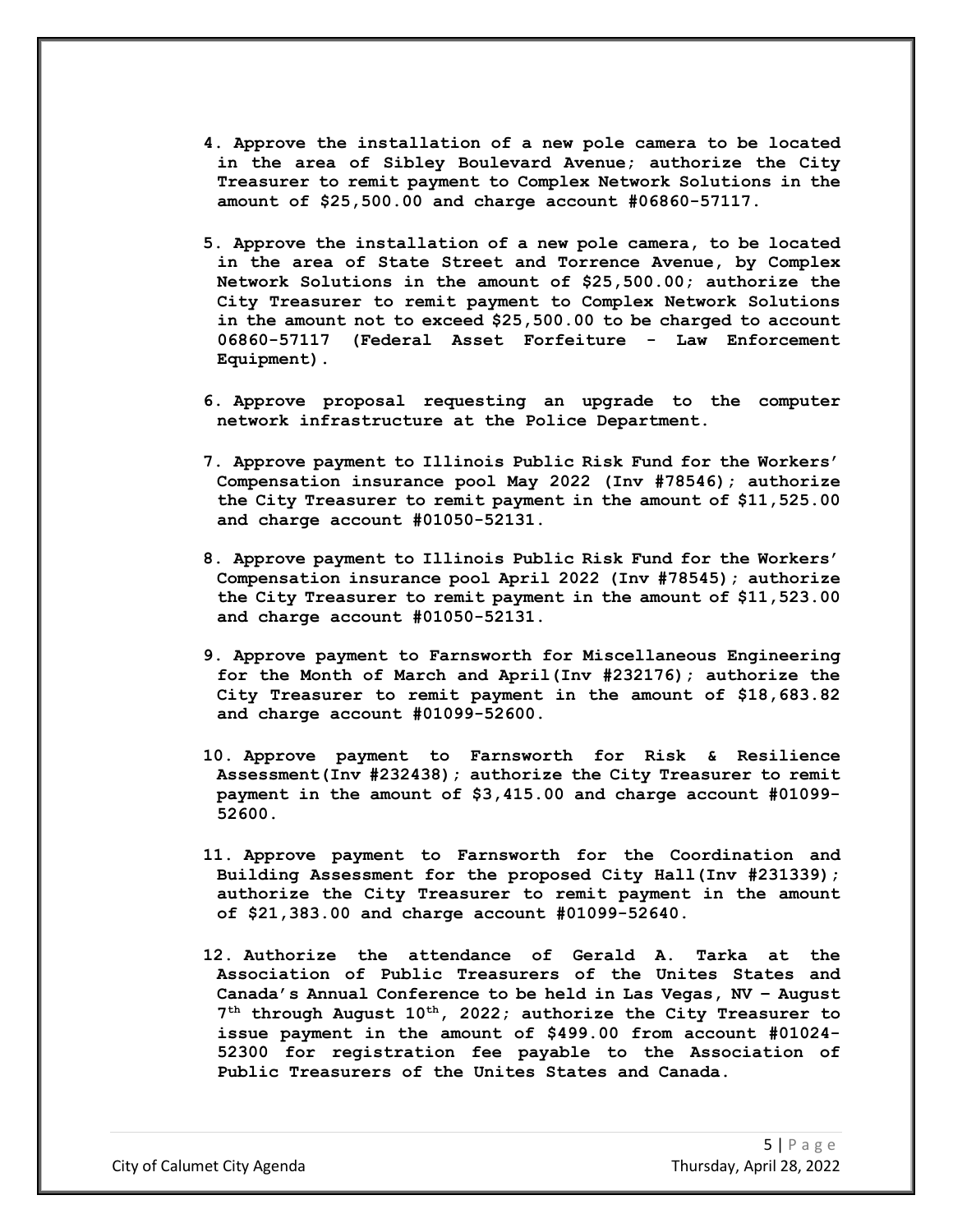- **13. Authorize the City Treasurer to issue payment to Green Valley Resort for conference lodging in the amount of \$792.30 and secure airfare in an amount not to exceed \$1,000.00 to be made from account #01024-52300; authorize the City Treasurer to issue payment to Gerald Tarka in the amount of \$345.00 which is per diem for a five day stay in Las Vegas, NV in accordance with IRS recommendations.**
- **14.Motion to direct the City Treasurer to issue a refund to the VFW in the amount of \$1,650.00 for liquor license reimbursement from account number#01006-42101**
- **15.Motion to direct the City Treasurer to issue a refund to the American Legion Hall in the amount of \$2,250.00 for liquor license reimbursement from account number#01006-42101**
- **16.Motion to approve Illinois Central Sweeping Service to perform street sweeping from May-August 2022 in the amount of \$11,095.00 (City-Wide); further direct the City Treasurer to remit payment to Illinois Central each month in the of \$11,095.00 from account #01099-52642 (Beautification Program.)**
- **17.Motion to direct the City Treasurer to issue payment to Odelson, Sterk and McGrath for the following invoices amount #33257 in the amount of \$18,235.09; and invoice#33256 in the amount of \$4,050.00 from account number#01025-52200**
- **18.Motion to approve a Professional Services Agreement with Farnsworth Group to conduct a Pavement Management Plant and ADA Transition Plan for the City's 80 miles of local, Cityowned roads, plus all City sidewalks and right-of ways. The total cost of the Agreement will be \$195,000 and the Report and Plan will be concluded by late Winter 2023. This Plan will be executed in conjunction with the City's long-term Sewer and Water comprehensive plans.**
- **19.Motion to approve the purchase of five hundred traffic safety rubber bumps, and direct the city treasurer to remit \$78,601.65 to Traffic Safety Store from account#01041-53305 (Traffic Safety Bumps.)**

**20.Approve Payroll (\$756,124.17)**

**21. Approve Emergency Bill Listing (\$9,190.25)**

**22. Approve Bill Listing (\$781,332.19)**